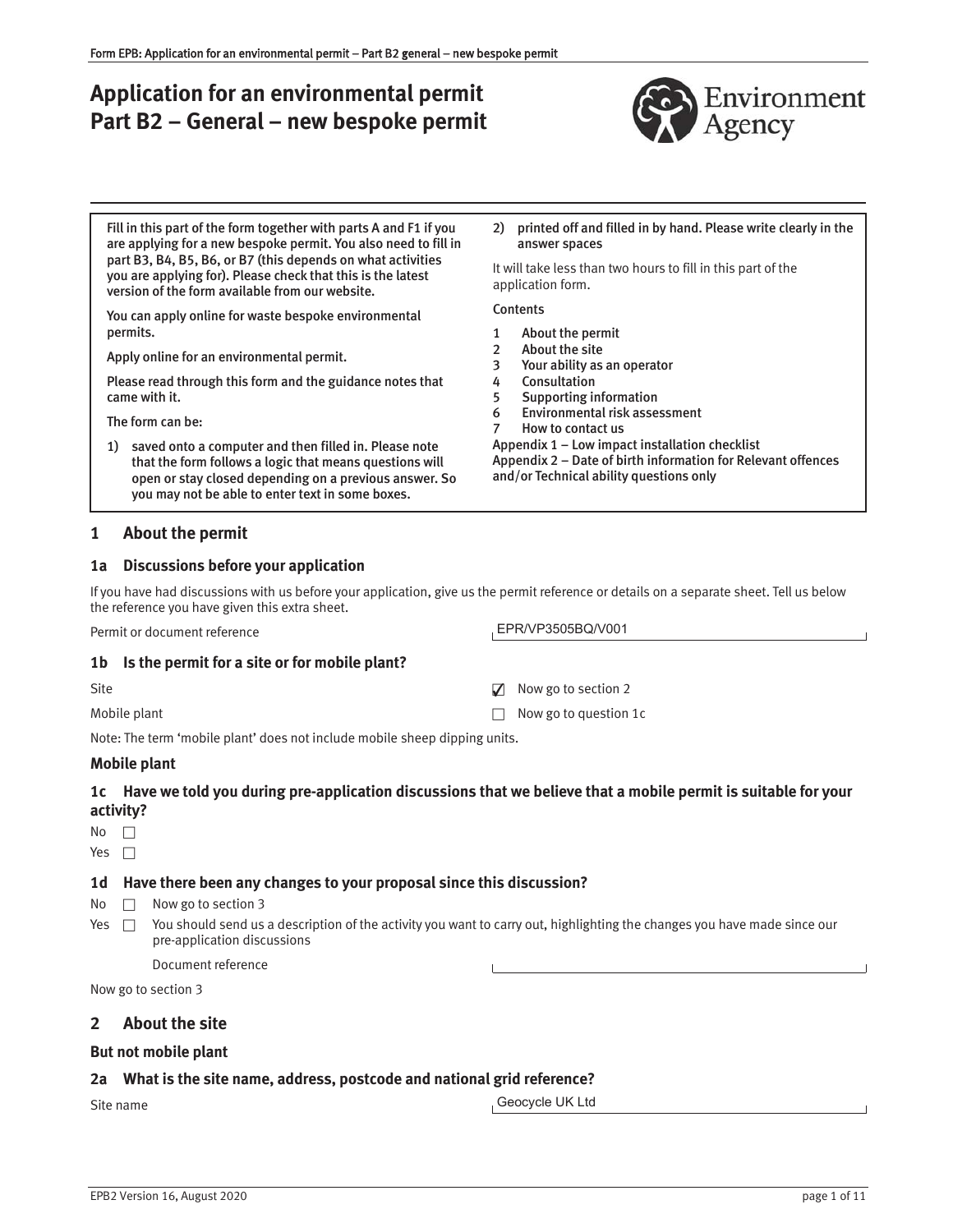## **2 About the site, continued**

| Address                                                                                                            | Yelsway Lane                                     |  |
|--------------------------------------------------------------------------------------------------------------------|--------------------------------------------------|--|
|                                                                                                                    | Stoke-on-Trent                                   |  |
|                                                                                                                    | Staffordshire                                    |  |
|                                                                                                                    |                                                  |  |
| Postcode                                                                                                           | ST10 3EQ                                         |  |
| National grid reference for the site (for example, ST 12345 67890)                                                 | SK 08636 49497                                   |  |
| What type of regulated facility are you applying for?<br>2 <sub>b</sub>                                            |                                                  |  |
| Note: if you are applying for more than one regulated facility then go to 2c.                                      |                                                  |  |
| Installation                                                                                                       |                                                  |  |
| Waste operation                                                                                                    | V                                                |  |
| Mining waste operation                                                                                             |                                                  |  |
| Water discharge activity                                                                                           |                                                  |  |
| Groundwater activity (point source)                                                                                |                                                  |  |
| Groundwater activity (discharge onto land)                                                                         |                                                  |  |
| What is the national grid reference for the regulated facility (if only one)? (See the guidance notes on part B2.) |                                                  |  |
| As in 2a above                                                                                                     | V                                                |  |
| Different from that in 2a                                                                                          | Please fill in the national grid reference below |  |
| National grid reference for the regulated facility                                                                 |                                                  |  |
| Now go to question 2d                                                                                              |                                                  |  |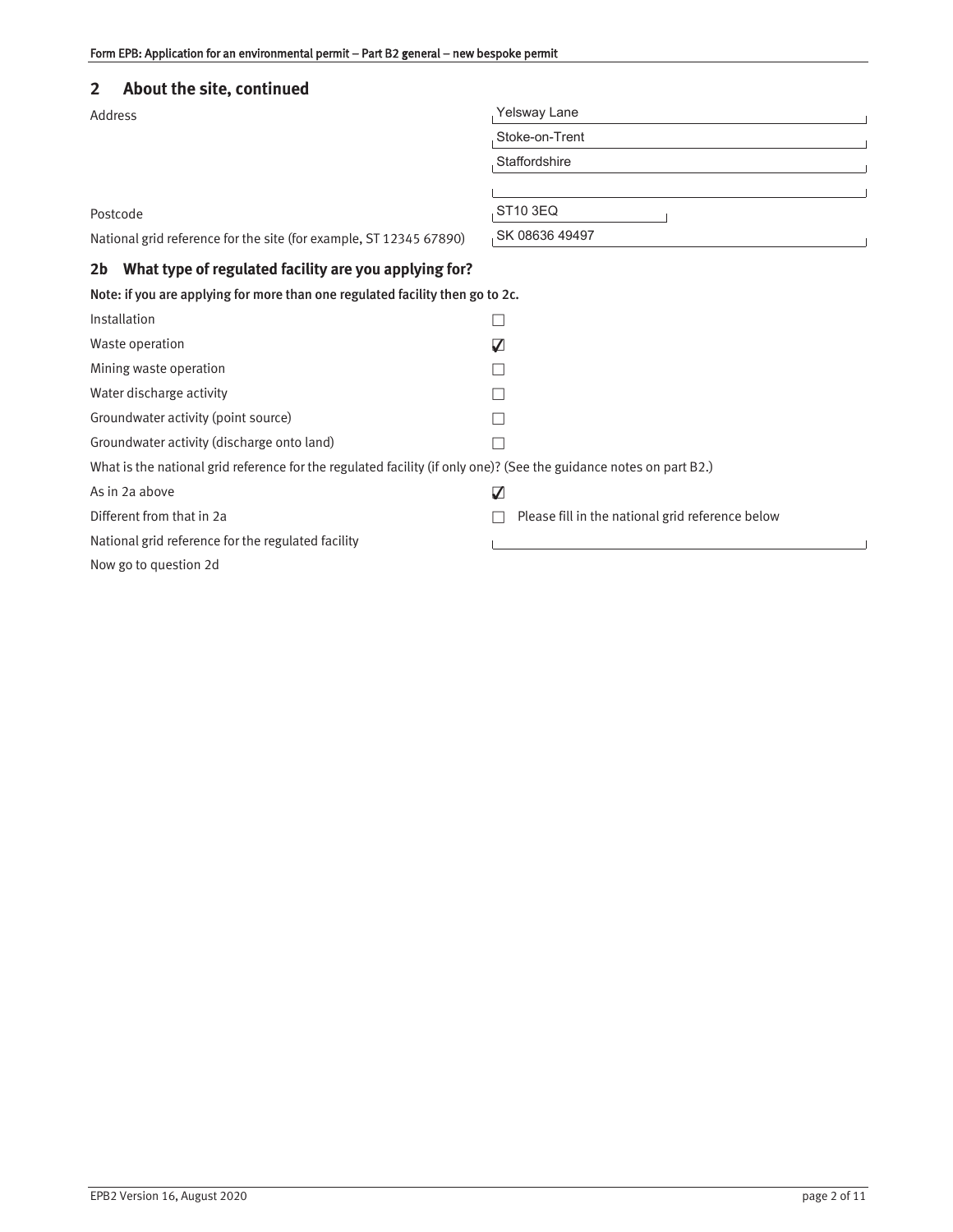## **2 About the site, continued**

## **2c If you are applying for more than one regulated facility on your site, what are their types and their grid references?**

See the guidance notes on part B2.

| <b>Regulated facility 1</b>                                                                                                                                                                                       |  |
|-------------------------------------------------------------------------------------------------------------------------------------------------------------------------------------------------------------------|--|
| National grid reference                                                                                                                                                                                           |  |
| What is the regulated facility type?                                                                                                                                                                              |  |
| Installation                                                                                                                                                                                                      |  |
| Waste operation                                                                                                                                                                                                   |  |
| Mining waste operation                                                                                                                                                                                            |  |
| Water discharge activity                                                                                                                                                                                          |  |
| Groundwater activity (point source)                                                                                                                                                                               |  |
| Groundwater activity (discharge onto land)                                                                                                                                                                        |  |
| <b>Regulated facility 2</b>                                                                                                                                                                                       |  |
| National grid reference                                                                                                                                                                                           |  |
| What is the regulated facility type?                                                                                                                                                                              |  |
| Installation                                                                                                                                                                                                      |  |
| Waste operation                                                                                                                                                                                                   |  |
| Mining waste operation                                                                                                                                                                                            |  |
| Water discharge activity                                                                                                                                                                                          |  |
| Groundwater activity (point source)                                                                                                                                                                               |  |
| Groundwater activity (discharge onto land)                                                                                                                                                                        |  |
| Use several copies of this page or separate sheets if you have a long list of regulated facilities. Send them to us with your application<br>form. Tell us below the reference you have given these extra sheets. |  |

 $\mathsf{L}$ 

Document reference

Now go to question 2d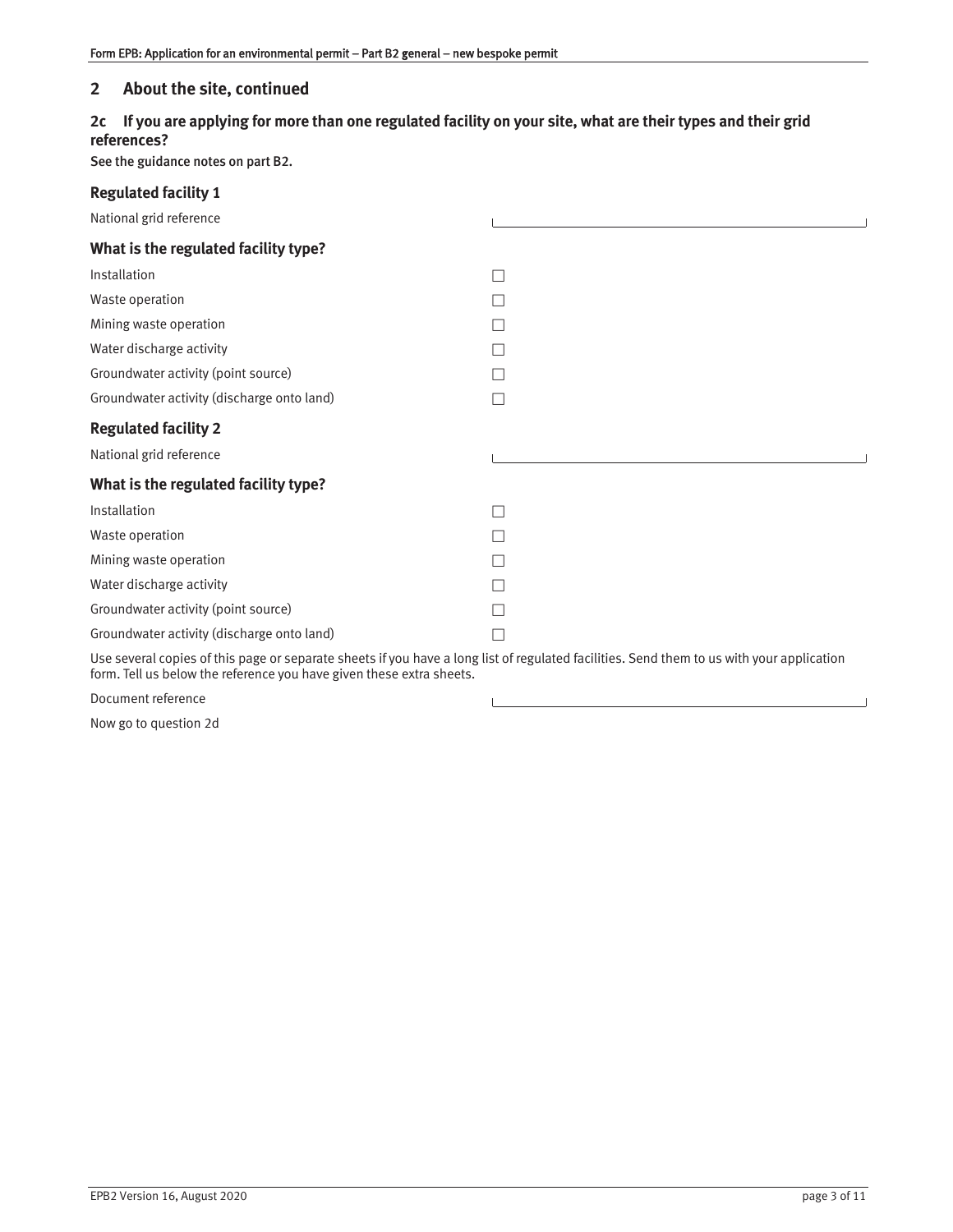## **2 About the site, continued**

#### **2d Low impact installations (installations only)**

|      |                                                                                                       | Are any of the regulated facilities low impact installations?                                                                                                                       |                                                                            |  |
|------|-------------------------------------------------------------------------------------------------------|-------------------------------------------------------------------------------------------------------------------------------------------------------------------------------------|----------------------------------------------------------------------------|--|
| No.  | V                                                                                                     |                                                                                                                                                                                     |                                                                            |  |
| Yes  | П                                                                                                     | If yes, tell us how you meet the conditions for a low impact installation (see the guidance notes on part B2 - Appendix 1).                                                         |                                                                            |  |
|      |                                                                                                       | Document reference                                                                                                                                                                  | the control of the control of the control of the control of the control of |  |
|      |                                                                                                       | Tick the box to confirm you have filled in the low<br>impact installation checklist in appendix 1 for each<br>regulated facility                                                    |                                                                            |  |
| 2e   |                                                                                                       | <b>Treating batteries</b>                                                                                                                                                           |                                                                            |  |
|      |                                                                                                       | Are you planning to treat batteries? (See the guidance notes on part B2.)                                                                                                           |                                                                            |  |
| No.  | V                                                                                                     |                                                                                                                                                                                     |                                                                            |  |
| Yes. |                                                                                                       | Tell us how you will do this, send us a copy of your explanation and tell us below the reference you have given this<br>explanation                                                 |                                                                            |  |
|      |                                                                                                       | Document reference for the explanation                                                                                                                                              |                                                                            |  |
| 2f   |                                                                                                       | <b>Ship recycling</b>                                                                                                                                                               |                                                                            |  |
|      | Is your activity covered by the Ship Recycling Regulations 2015? (See the guidance notes on part B2.) |                                                                                                                                                                                     |                                                                            |  |
| No.  | V                                                                                                     |                                                                                                                                                                                     |                                                                            |  |
| Yes. | $\Box$                                                                                                | Tell us how you will do this. Please send us a copy of your explanation and your facility recycling plan, and tell us below the<br>reference numbers you have given these documents |                                                                            |  |
|      |                                                                                                       | Document reference for the explanation                                                                                                                                              |                                                                            |  |
|      |                                                                                                       | Document reference for the facility recycling plan                                                                                                                                  |                                                                            |  |
| 2g   |                                                                                                       | <b>Multi-operator installation</b>                                                                                                                                                  |                                                                            |  |

If the site is a multi-operator site (that is there is more than one operator of the installation) then fill in the table below the application reference for each of the other permits.

## **Table 1 – Other permit application references**

## **3 Your ability as an operator**

If you are only applying for a standalone water discharge or for a groundwater activity, you only have to fill in question 3d.

## **3a Relevant offences**

#### Applies to all except standalone surface water discharges and groundwater discharges (see the guidance notes on part B2).

3a1 Have you, or any other relevant person, been convicted of any relevant offence?

| No $\blacksquare$ |  | Now go to question 3b |  |
|-------------------|--|-----------------------|--|
|                   |  |                       |  |

| Yes | Please give details below                       |  |
|-----|-------------------------------------------------|--|
|     | Name of the relevant person                     |  |
|     | Title (Mr, Mrs, Miss and so on)                 |  |
|     | First name                                      |  |
|     | Last name                                       |  |
|     | Position held at the time of the offence        |  |
|     | Name of the court where the case was dealt with |  |
|     | Date of the conviction (DD/MM/YYYY)             |  |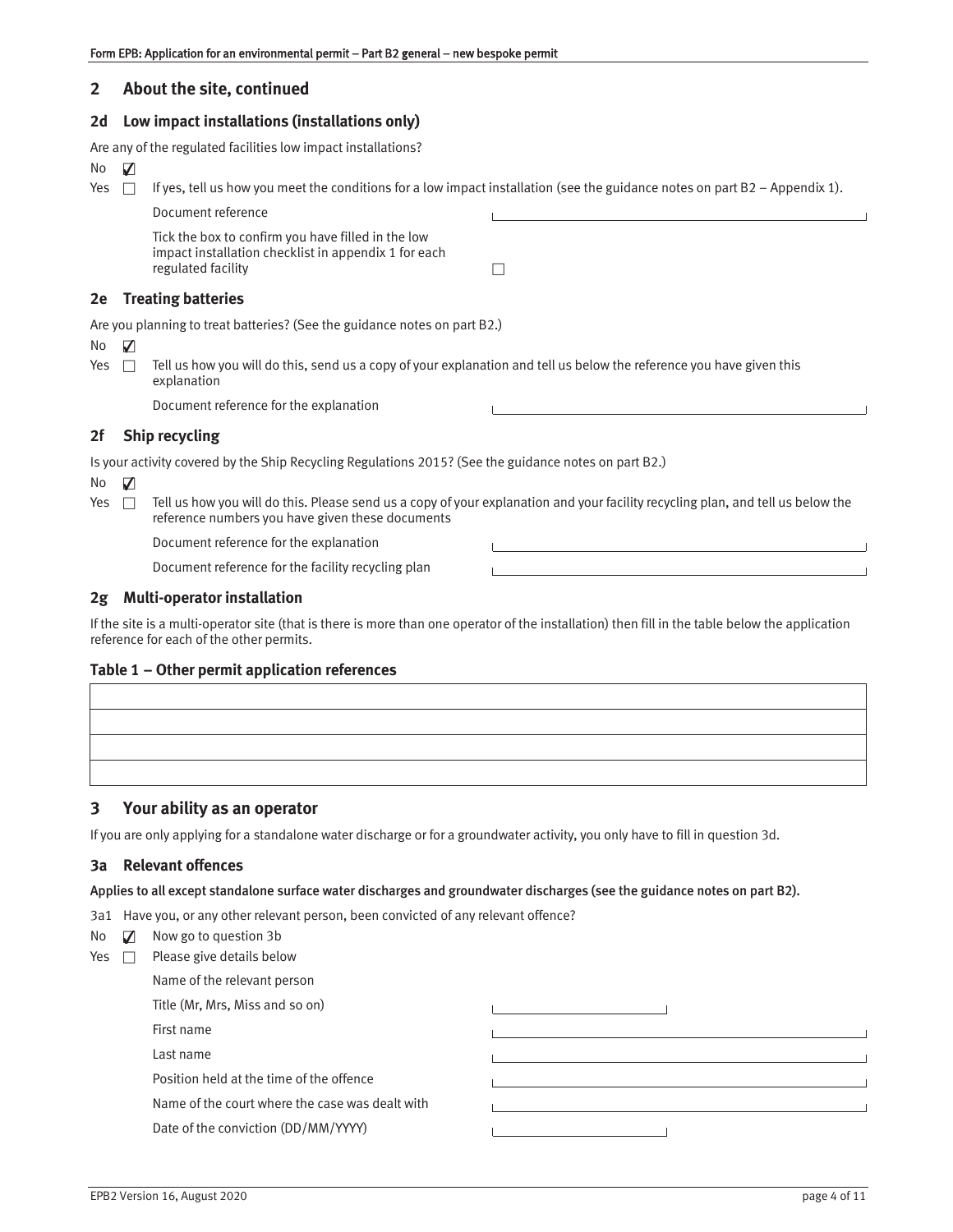## **3 Your ability as an operator, continued**

| Offence and penalty set                                                                                                                                    |  |
|------------------------------------------------------------------------------------------------------------------------------------------------------------|--|
| Date any appeal against the conviction will be heard<br>(DD/MM/YYYY)                                                                                       |  |
| If necessary, use a separate sheet to give us details of other relevant offences and tell us below the reference number you<br>have given the extra sheet. |  |
| Document reference                                                                                                                                         |  |
| Now go to question 3b                                                                                                                                      |  |

Please also complete the details in Appendix 2.

## **3b Technical ability**

## Relevant waste operations only (see the guidance notes on part B2).

Please indicate which of the two schemes you are using to demonstrate you are technically competent to operate your facility and the evidence you have enclosed to demonstrate this.

## **ESA/EU skills**

Please select one of the following:

| I have enclosed a copy of the current Competence Management<br>System certificate<br>or |                                                                                                                                                                                                                                                                                                                                                                                             |                                                                                           |        |
|-----------------------------------------------------------------------------------------|---------------------------------------------------------------------------------------------------------------------------------------------------------------------------------------------------------------------------------------------------------------------------------------------------------------------------------------------------------------------------------------------|-------------------------------------------------------------------------------------------|--------|
|                                                                                         | We will have a certified Competence Management System within<br>12 months and have enclosed evidence of the contract with an<br>accredited certification body                                                                                                                                                                                                                               | $\Delta$                                                                                  |        |
|                                                                                         | <b>CIWM/WAMITAB scheme</b>                                                                                                                                                                                                                                                                                                                                                                  |                                                                                           |        |
|                                                                                         | Please select one of the following:                                                                                                                                                                                                                                                                                                                                                         |                                                                                           |        |
|                                                                                         | I have enclosed a copy of:                                                                                                                                                                                                                                                                                                                                                                  |                                                                                           |        |
|                                                                                         | the relevant qualification certificate/s<br>or                                                                                                                                                                                                                                                                                                                                              |                                                                                           |        |
|                                                                                         | evidence of deemed competence<br>or                                                                                                                                                                                                                                                                                                                                                         |                                                                                           |        |
|                                                                                         | <b>Environment Agency assessment</b><br>÷,<br>or                                                                                                                                                                                                                                                                                                                                            |                                                                                           |        |
|                                                                                         | evidence of nominated manager status under the<br>transitional provisions for previously exempt activities                                                                                                                                                                                                                                                                                  |                                                                                           |        |
|                                                                                         | and, if deemed competent or Agency-assessed, or nominated manager, or if the original qualification is over two years old:                                                                                                                                                                                                                                                                  |                                                                                           |        |
|                                                                                         | I have enclosed a copy of the relevant current continuing<br>competence certificate/s                                                                                                                                                                                                                                                                                                       | П                                                                                         |        |
| $\bullet$                                                                               | I will complete my qualification within four weeks of starting the permitted activities and have enclosed evidence of my<br>registration with WAMITAB or my EPOC booking as appropriate                                                                                                                                                                                                     |                                                                                           | $\Box$ |
| $\bullet$                                                                               | For medium- and high-risk tier activities other than landfill<br>I will complete the qualification within 12 months and have enclosed evidence of registration with WAMITAB and, where<br>relevant, EPOC booking. I understand I must complete either four specified units of the relevant qualification or an EPOC<br>within four weeks of the permitted activities commencing<br>$\Delta$ |                                                                                           |        |
|                                                                                         | For each technically competent manager please give the following information. If necessary, use a separate sheet to give us these<br>details and tell us below the document reference you have given the extra sheet.                                                                                                                                                                       |                                                                                           |        |
|                                                                                         | Title (Mr, Mrs, Miss and so on)                                                                                                                                                                                                                                                                                                                                                             | the control of the control of the con-                                                    |        |
|                                                                                         | First name                                                                                                                                                                                                                                                                                                                                                                                  | <u> 1980 - Johann Barn, amerikansk politiker (d. 1980)</u>                                |        |
| Last name                                                                               |                                                                                                                                                                                                                                                                                                                                                                                             | the control of the control of the control of the control of the control of the control of |        |
| Phone                                                                                   |                                                                                                                                                                                                                                                                                                                                                                                             |                                                                                           |        |
| Mobile                                                                                  |                                                                                                                                                                                                                                                                                                                                                                                             |                                                                                           |        |
| Email                                                                                   |                                                                                                                                                                                                                                                                                                                                                                                             |                                                                                           |        |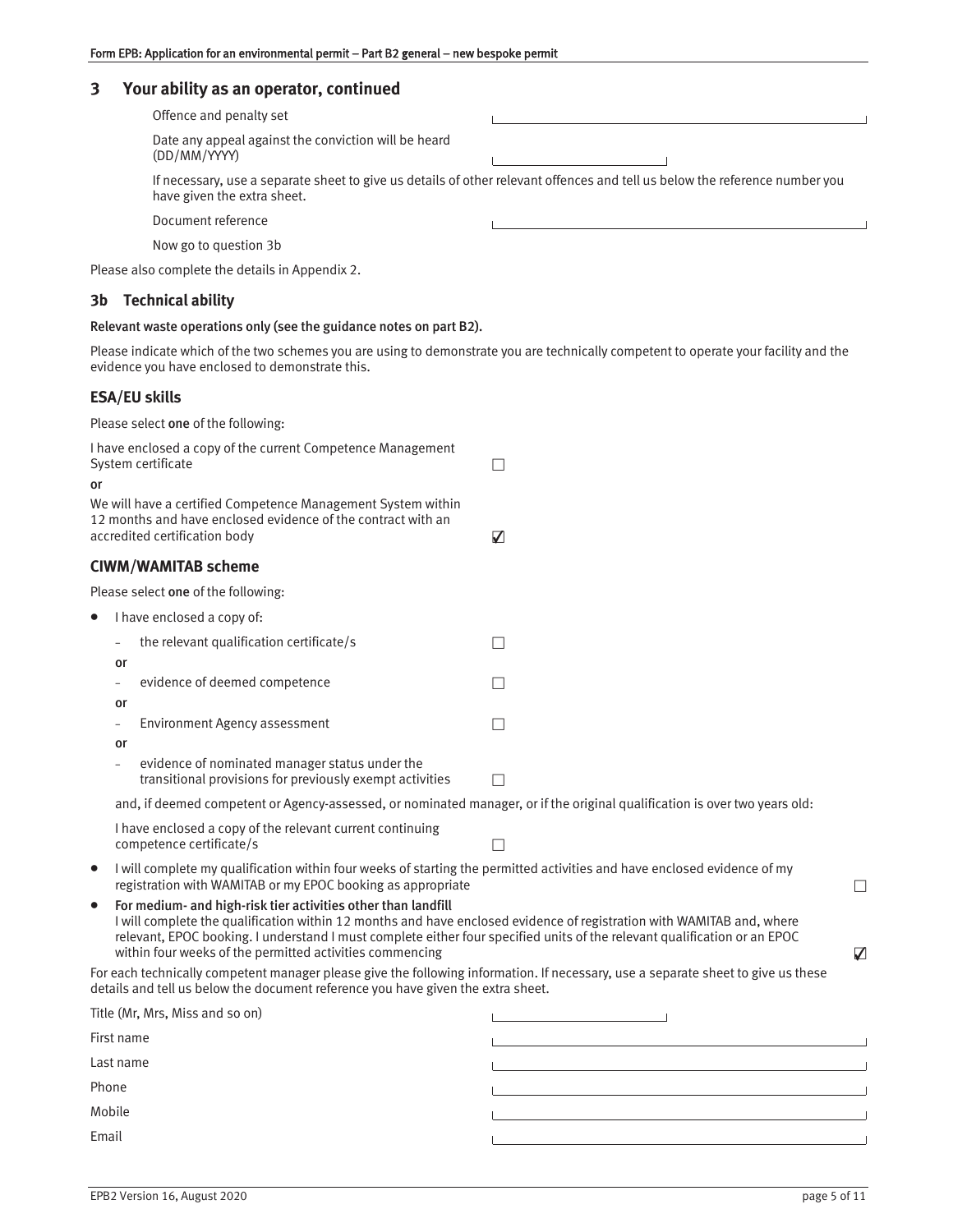## **3 Your ability as an operator, continued**

Please provide the environmental permit number/s and site address for all other waste activities that the proposed technically competent manager provides technical competence for, including permits held by other operators. Continue on a separate sheet as required.

| Permit number | Site address | Postcode |
|---------------|--------------|----------|
|               |              |          |
|               |              |          |
|               |              |          |
|               |              |          |

Document reference

012 - Geocycle UK Ltd Technical Ability

Now go to question 3c

Please also complete the details in Appendix 2.

#### **3c Finances**

Installations, waste operations and mining waste operations only.

Please note that if you knowingly or carelessly make a statement that is false or misleading to help you get an environmental permit (for yourself or anyone else), you may be committing an offence under the Environmental Permitting (England and Wales) Regulations 2016.

Do you or any relevant person or a company in which you were a relevant person have current or past bankruptcy or insolvency proceedings against you?

No ✔

| Yes ⊓ | Please give details below, including the required set-up costs (including infrastructure), maintenance and clean up costs for |
|-------|-------------------------------------------------------------------------------------------------------------------------------|
|       | the proposed facility against which a credit check may be assessed                                                            |

We may want to contact a credit reference agency for a report about your business's finances.

#### **Landfill, Category A mining waste facilities and mining waste facilities for hazardous waste only**

How do you plan to make financial provision (to operate a landfill or a mining waste facility you need to show us that you are financially capable of meeting the obligations of closure and aftercare)?

| Renewable bonds                                                                                                   |  |  |  |
|-------------------------------------------------------------------------------------------------------------------|--|--|--|
| Cash deposits with the Environment Agency                                                                         |  |  |  |
| Other – provide comprehensive details                                                                             |  |  |  |
| Document reference                                                                                                |  |  |  |
| Provide a cost profile and expenditure plan of your estimated costs throughout the aftercare period of your site. |  |  |  |
| Document plan reference                                                                                           |  |  |  |

Now go to question 3d

#### **3d Management systems (all)**

You must have an effective, written management system in place that identifies and reduces the risk of pollution. You may show this by using a certified scheme or your own system.

Your permit requires you (as the operator) to ensure that you manage and operate your activities in accordance with a written management system.

You need to be able to explain what happens at each site and which parts of the overall management system apply. For example at some sites you may need to show you are carrying out additional measures to prevent pollution because they are nearer to sensitive locations than others.

You can find guidance on management systems on our website at www.gov.uk/government/organisations/environment-agency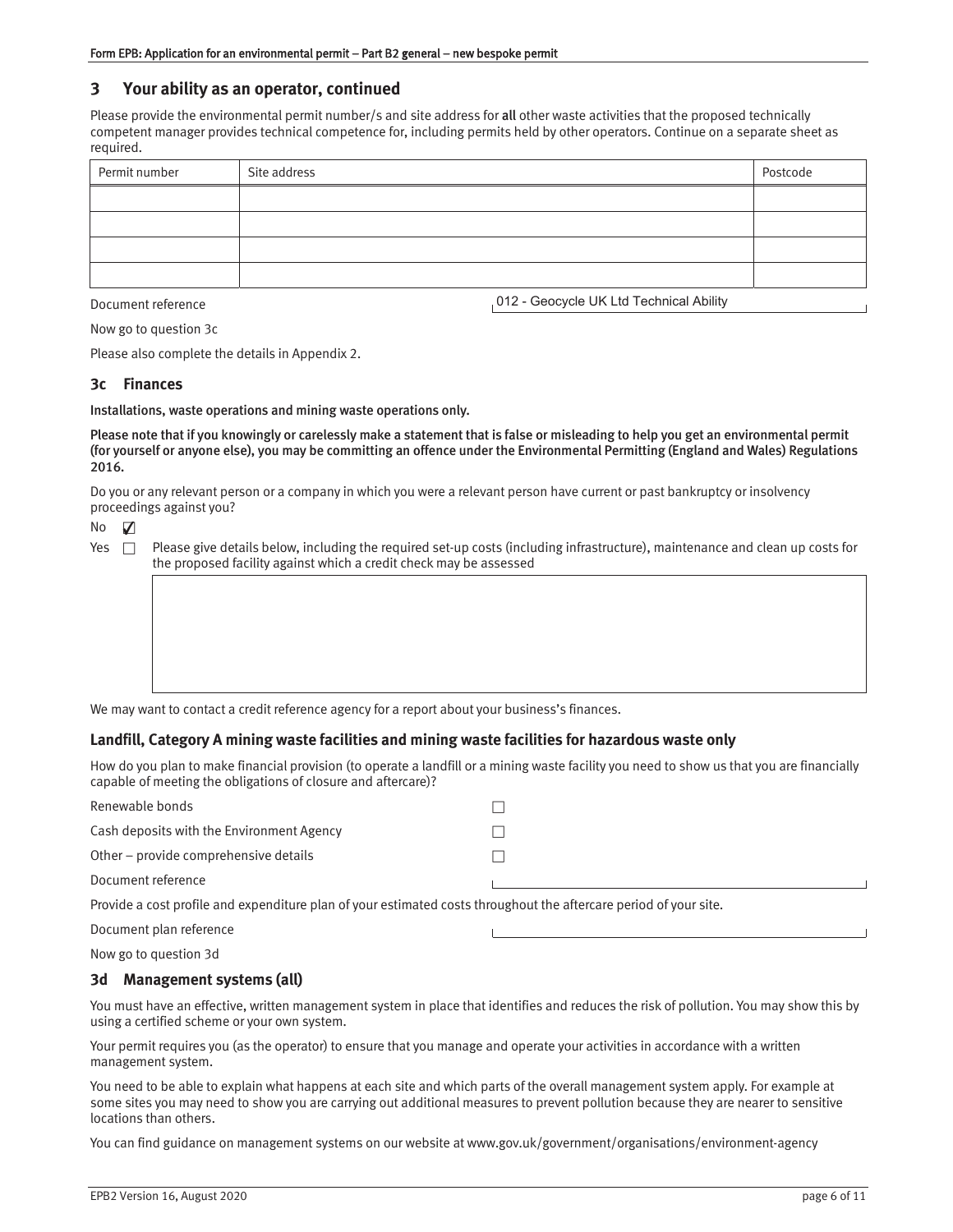| Form EPB: Application for an environmental permit - Part B2 general - new bespoke permit                               |                                                                                                                    |
|------------------------------------------------------------------------------------------------------------------------|--------------------------------------------------------------------------------------------------------------------|
| Your ability as an operator, continued<br>3                                                                            |                                                                                                                    |
| Tick this box to confirm that you have read the guidance and<br>that your management system will meet our requirements | ☑                                                                                                                  |
| What management system will you provide for your regulated facility?                                                   |                                                                                                                    |
| ISO 14001                                                                                                              | ☑                                                                                                                  |
| BS 8555 (Phases 1-5)                                                                                                   |                                                                                                                    |
| Green dragon                                                                                                           |                                                                                                                    |
| Own management system                                                                                                  |                                                                                                                    |
| EC Eco-Management and Audit Scheme (EMAS)                                                                              |                                                                                                                    |
| <b>EMAS Easy</b>                                                                                                       |                                                                                                                    |
| Please make sure you send us a summary of your management system with your application.                                |                                                                                                                    |
| Document reference/s                                                                                                   | 001 - Geocycle UK Ltd Management System Summary                                                                    |
| <b>Consultation</b><br>4                                                                                               |                                                                                                                    |
| Fill in 4a to 4c for installations and waste operations and 4d for installations only.                                 |                                                                                                                    |
| Could the waste operation or installation involve releasing any substance into any of the following?                   |                                                                                                                    |
| A sewer managed by a sewerage undertaker?<br>4a                                                                        |                                                                                                                    |
| 7<br>No.                                                                                                               |                                                                                                                    |
| Please name the sewerage undertaker<br>Yes<br>П                                                                        |                                                                                                                    |
| A harbour managed by a harbour authority?<br>4b                                                                        |                                                                                                                    |
| 7<br>No.                                                                                                               |                                                                                                                    |
| Please name the harbour authority<br>Yes<br>П                                                                          |                                                                                                                    |
| 4c<br>committee?                                                                                                       | Directly into relevant territorial waters or coastal waters within the sea fisheries district of a local fisheries |
| ☑<br>N0<br>Please name the fisheries committee<br>Yes                                                                  |                                                                                                                    |
| Is the installation on a site for which:<br>4d                                                                         |                                                                                                                    |
| a nuclear site licence is needed under section 1 of the Nuclear Installations Act 1965?<br>4d1<br>No.<br>Yes<br>$\Box$ |                                                                                                                    |

4d2 a policy document for preventing major accidents is needed under regulation 5 of the Control of Major Accident Hazards Regulations 2015, or a safety report is needed under regulation 7 of those Regulations?

| × |  |
|---|--|
|   |  |

Yes  $\square$ 

## **5 Supporting information**

#### **5a Provide a plan or plans for the site**

## **But not any mobile plant**

Clearly mark the site boundary or discharge point, or both. Also include site drainage plans, site layout plans, and plant design drawings/process flow diagrams (as required). (See the guidance notes on part B2.)

Document reference/s of the plans

002 - Geocycle UK Ltd Plans/Drawings

#### **5b Provide the relevant sections of a site condition/baseline report if this applies**

#### See the guidance notes on part B2 for what needs to be marked on the plan.

Document reference of the report

003 - Geocycle UK Ltd Site Condition Report

| If you are applying for an installation, tick the box to confirm that |  |
|-----------------------------------------------------------------------|--|
| you have sent in a baseline report                                    |  |

 $\overline{\phantom{a}}$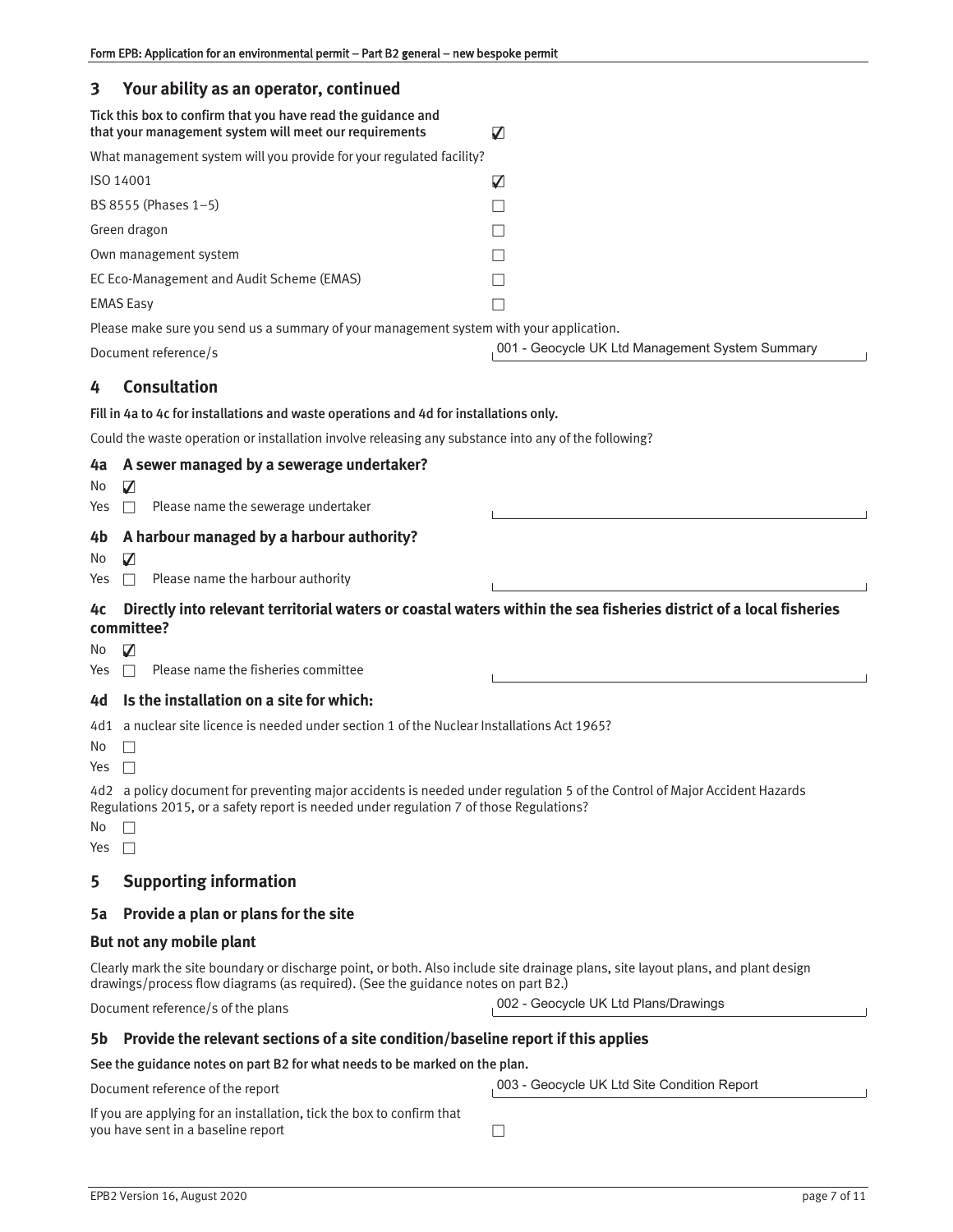## **5 Supporting information, continued**

### **5c Provide a nontechnical summary of your application**

See the guidance notes on part B2.

Document reference of the summary

004 - Geocycle UK Ltd Non-Technical Summary

### **5d Are you applying for an activity that includes the storage of combustible wastes?**

This applies to all activities excluding standalone water and groundwater discharges.

 $No$   $\Box$ 

Yes  $\Box$  Provide a fire prevention plan (see the guidance notes on part B2). You need to highlight any changes you have made since your pre-application discussions. ✔

Document reference of the plan

005 - Geocycle UK Ltd Fire Prevention Plan

## **6 Environmental risk assessment**

Provide an assessment of the risks each of your proposed regulated facilities poses to the environment. The risk assessment must follow the methodology set out in 'Risk assessments for your environmental permit' at www.gov.uk/government/collections/technicalguidance-for-regulated-industry-sectors-environmental-permitting or an equivalent method.

Document reference for the assessments

006 - Geocycle UK Ltd Risk Assessment & Tech. Standards

#### **For Waste and Installation Permits only**

All bespoke waste and installations permit applications must carry out a climate change risk assessment if the planned duration of the operation is more than 5 years. This will normally be reviewed and discussed with you as part of our compliance activities. However, we may require you to submit your climate change risk assessment as part of your application depending on your risk screening score. We will consider the information contained within your climate change risk assessment when we grant your permit. Conditions may be applied to some permits to manage climate risks.

## **6b Climate change risk screening**

See the guidance to Part B2.

Mark your score in each category in the table below. Add each individual score to give a total.

|                              | <b>CATEGORY</b>   | <b>SCREENING QUESTIONS</b>                                                                                                                                                                                                      | <b>SCORE</b>   | <b>YOUR SCORE</b> |
|------------------------------|-------------------|---------------------------------------------------------------------------------------------------------------------------------------------------------------------------------------------------------------------------------|----------------|-------------------|
| 1                            | <b>TIMESCALES</b> | How long will a permit be required for this site/activity?<br>5 years or less of operation. No need to fill in the rest of the<br>screening. You do not need to fill in a risk assessment.<br>Please go straight to question 7. | $\Omega$       |                   |
|                              |                   | Less than 20 years of operation                                                                                                                                                                                                 | 1              |                   |
|                              |                   | Until between 2040 and 2060 (between 20 and 40 years from now)                                                                                                                                                                  | 3              | 3                 |
|                              |                   | Until 2060 or beyond (more than 40 years from now)                                                                                                                                                                              | 5              |                   |
| 2                            | <b>FLOODING</b>   | What is your site's risk of flooding from rivers or the sea?                                                                                                                                                                    |                |                   |
|                              |                   | Not in a flood-risk zone                                                                                                                                                                                                        | 0              |                   |
|                              |                   | Very low or Low                                                                                                                                                                                                                 |                |                   |
|                              |                   | Medium                                                                                                                                                                                                                          | $\mathfrak{D}$ |                   |
|                              |                   | High                                                                                                                                                                                                                            | 5              |                   |
| 3                            | <b>WATER USE</b>  | If you use water for your site operations or fire prevention, what is the<br>source of your water?                                                                                                                              |                |                   |
|                              |                   | Water not required                                                                                                                                                                                                              | $\Omega$       |                   |
|                              |                   | Mains water                                                                                                                                                                                                                     |                | 1                 |
|                              |                   | Surface water or groundwater abstraction                                                                                                                                                                                        | 5              |                   |
| <b>TOTAL SCREENING SCORE</b> |                   |                                                                                                                                                                                                                                 |                | 5                 |

If your total screening score is 5 or more, complete the climate change risk assessment and submit it with your permit application.

If you expect to operate for 5 years or less, you do not need to submit a risk assessment with your application, regardless of your screening score.

You must enter your score for every category in the table above. If you expect to operate for 5 years or less you may enter 'Not Applicable' for categories 2 and 3.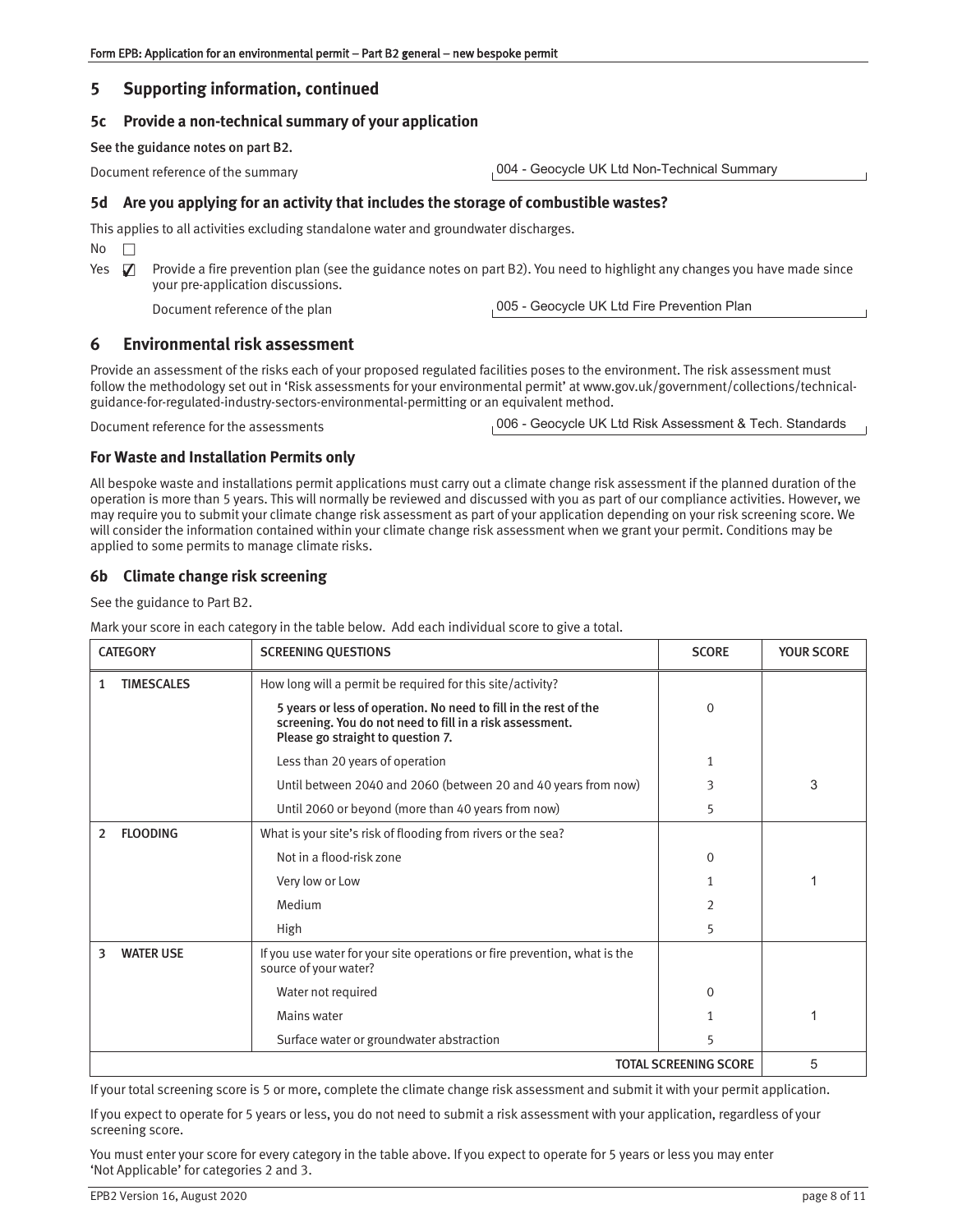## **6 Environmental risk assessment, continued**

Document reference of the risk assessment (if submitted with application)

007 - Geocycle UK Ltd Climate Change Risk Assessment

If your total screening score is less than 5 we may still request your risk assessment as part of determining this application if we believe you face unmanaged climate risks.

If we do not review your risk assessment as part of your application, it will form part of your Environmental Management System and we will discuss it with you as part of our compliance activities.

## **7 How to contact us**

If you need help filling in this form, please contact the person who sent it to you or contact us as shown below.

General enquiries: 03708 506 506 (Monday to Friday, 8am to 6pm)

Textphone: 03702 422 549 (Monday to Friday, 8am to 6pm)

Email: enquiries@environment-agency.gov.uk

Website: www.gov.uk/government/organisations/environment-agency

If you are happy with our service, please tell us. It helps us to identify good practice and encourages our staff. If you're not happy with our service, please tell us how we can improve it.

### **Please tell us if you need information in a different language or format (for example, in large print) so we can keep in touch with you more easily.**

## **Feedback**

(You don't have to answer this part of the form, but it will help us improve our forms if you do.)

We want to make our forms easy to fill in and our guidance notes easy to understand. Please use the space below to give us any comments you may have about this form or the guidance notes that came with it.

How long did it take you to fill in this form?

We will use your feedback to improve our forms and guidance notes, and to tell the Government how regulations could be made simpler.

Would you like a reply to your feedback?

Yes please  $\Box$ 

No thank you  $\Box$ 

 $\overline{L}$ 



| For Environment Agency use only |                         |
|---------------------------------|-------------------------|
| Date received (DD/MM/YYYY)      | Payment received?       |
|                                 | No                      |
| Our reference number            | Amount received<br>Yes. |
|                                 |                         |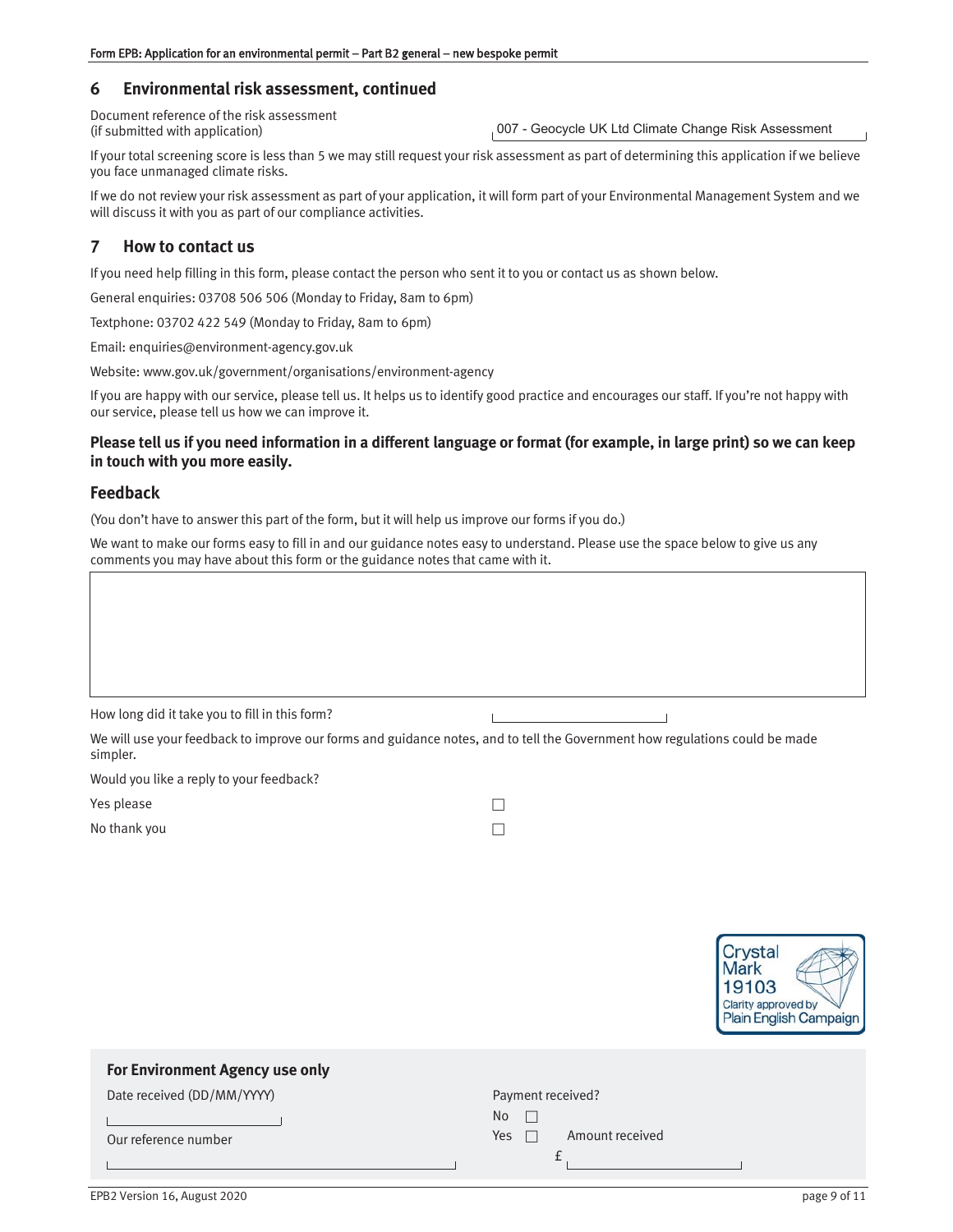## **Plain English Campaign's Crystal Mark does not apply to appendix 1.**

# **Appendix 1 – Low impact installation checklist**

# See the guidance notes on part B2.

| Installation reference                       |                                                                                                                                                                        |                                                         |                                    |                     |
|----------------------------------------------|------------------------------------------------------------------------------------------------------------------------------------------------------------------------|---------------------------------------------------------|------------------------------------|---------------------|
| Condition                                    | Response                                                                                                                                                               |                                                         |                                    | Do you meet this?   |
| A - Management techniques                    | References                                                                                                                                                             | Provide references to show how your application meets A |                                    | Yes $\Box$<br>No    |
| B - Aqueous waste                            | <b>Effluent created</b>                                                                                                                                                |                                                         | $m^3$ /day                         | Yes $\Gamma$<br>No  |
| C - Abatement systems                        | References                                                                                                                                                             | Provide references to show how your application meets C |                                    | Yes $\square$<br>No |
| $D - G$ roundwater                           | Do you plan to release any hazardous substances or<br>non-hazardous pollutants into the ground?                                                                        |                                                         | Yes $\Box$<br>$No \Box$            | Yes $\square$<br>No |
| E - Producing waste                          | Hazardous waste<br>Non-hazardous waste                                                                                                                                 |                                                         | Tonnes per year<br>Tonnes per year | Yes $\Box$<br>No    |
| F - Using energy                             | Peak energy consumption                                                                                                                                                |                                                         | <b>MW</b>                          | Yes $\Gamma$<br>No  |
| G - Preventing accidents                     | Do you have appropriate measures to prevent spills and<br>major releases of liquids? (See 'How to comply'.)<br>Provide references to show how your application meets G |                                                         | Yes $\Box$<br>No                   | Yes $\Box$<br>No    |
|                                              |                                                                                                                                                                        |                                                         |                                    |                     |
|                                              | References                                                                                                                                                             |                                                         |                                    |                     |
| $H - Noise$                                  |                                                                                                                                                                        | Provide references to show how your application meets H |                                    | Yes $\Box$          |
|                                              | References                                                                                                                                                             |                                                         |                                    | No                  |
| I-Emissions of polluting                     | Provide references to show how your application meets I                                                                                                                |                                                         |                                    | Yes $\Box$          |
| substances                                   | References                                                                                                                                                             |                                                         |                                    | No                  |
| $I - Odours$                                 | Provide references to show how your application meets J                                                                                                                |                                                         | Yes $\Box$                         |                     |
|                                              | References                                                                                                                                                             |                                                         |                                    | No                  |
| K - History of keeping to the<br>regulations | Say here whether you have been involved in any<br>enforcement action as described in Compliance History<br>Appendix 1 explanatory notes                                |                                                         | Yes $\Box$<br>No                   |                     |